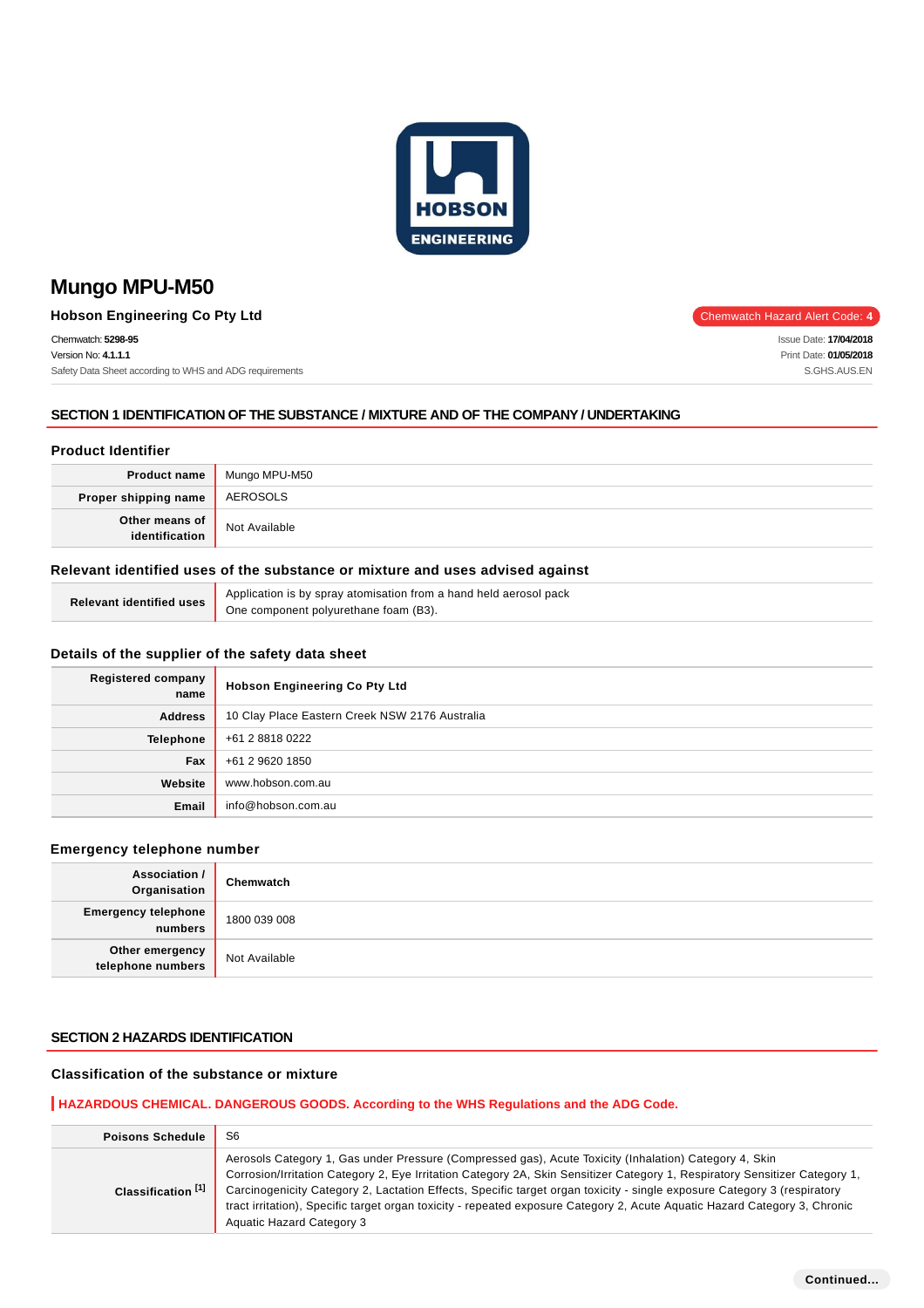| Legend:                                      | 1. Classified by Chemwatch; 2. Classification drawn from HSIS; 3. Classification drawn from EC Directive 1272/2008 -<br><b>Annex VI</b> |  |
|----------------------------------------------|-----------------------------------------------------------------------------------------------------------------------------------------|--|
| <b>Label elements</b>                        |                                                                                                                                         |  |
| Hazard pictogram(s)                          |                                                                                                                                         |  |
| <b>SIGNAL WORD</b>                           | <b>DANGER</b>                                                                                                                           |  |
| Hazard statement(s)                          |                                                                                                                                         |  |
| H <sub>222</sub>                             | Extremely flammable aerosol.                                                                                                            |  |
| H280                                         | Contains gas under pressure; may explode if heated.                                                                                     |  |
| H332                                         | Harmful if inhaled.                                                                                                                     |  |
| H315                                         | Causes skin irritation.                                                                                                                 |  |
| H319                                         | Causes serious eye irritation.                                                                                                          |  |
| H317                                         | May cause an allergic skin reaction.                                                                                                    |  |
| H334                                         | May cause allergy or asthma symptoms or breathing difficulties if inhaled.                                                              |  |
| H351                                         | Suspected of causing cancer.                                                                                                            |  |
| H362                                         | May cause harm to breast-fed children.                                                                                                  |  |
| H335                                         | May cause respiratory irritation.                                                                                                       |  |
| H373                                         | May cause damage to organs through prolonged or repeated exposure.                                                                      |  |
| H412                                         | Harmful to aquatic life with long lasting effects.                                                                                      |  |
| <b>AUH044</b>                                | Risk of explosion if heated under confinement.                                                                                          |  |
| <b>Precautionary statement(s) Prevention</b> |                                                                                                                                         |  |
| P201                                         | Obtain special instructions before use.                                                                                                 |  |
| P210                                         | Keep away from heat/sparks/open flames/hot surfaces. - No smoking.                                                                      |  |
| P211                                         | Do not spray on an open flame or other ignition source.                                                                                 |  |
| P <sub>251</sub>                             | Pressurized container: Do not pierce or burn, even after use.                                                                           |  |
| P260                                         | Do not breathe dust/fume/gas/mist/vapours/spray.                                                                                        |  |

| P <sub>260</sub> | Do not breathe dust/fume/gas/mist/vapours/spray.                           |
|------------------|----------------------------------------------------------------------------|
| P263             | Avoid contact during pregnancy/while nursing.                              |
| P271             | Use only outdoors or in a well-ventilated area.                            |
| P280             | Wear protective gloves/protective clothing/eye protection/face protection. |
| P281             | Use personal protective equipment as required.                             |
| P285             | In case of inadequate ventilation wear respiratory protection.             |
| P270             | Do not eat, drink or smoke when using this product.                        |
| P273             | Avoid release to the environment.                                          |
| P272             | Contaminated work clothing should not be allowed out of the workplace.     |

## **Precautionary statement(s) Response**

| P304+P340      | IF INHALED: Remove victim to fresh air and keep at rest in a position comfortable for breathing.                                    |  |  |
|----------------|-------------------------------------------------------------------------------------------------------------------------------------|--|--|
| P308+P313      | IF exposed or concerned: Get medical advice/attention.                                                                              |  |  |
| P342+P311      | If experiencing respiratory symptoms: Call a POISON CENTER or doctor/physician.                                                     |  |  |
| P362           | Take off contaminated clothing and wash before reuse.                                                                               |  |  |
| P302+P352      | IF ON SKIN: Wash with plenty of soap and water.                                                                                     |  |  |
| P305+P351+P338 | IF IN EYES: Rinse cautiously with water for several minutes. Remove contact lenses, if present and easy to do.<br>Continue rinsing. |  |  |
| P312           | Call a POISON CENTER or doctor/physician if you feel unwell.                                                                        |  |  |
| P333+P313      | If skin irritation or rash occurs: Get medical advice/attention.                                                                    |  |  |
| P337+P313      | If eye irritation persists: Get medical advice/attention.                                                                           |  |  |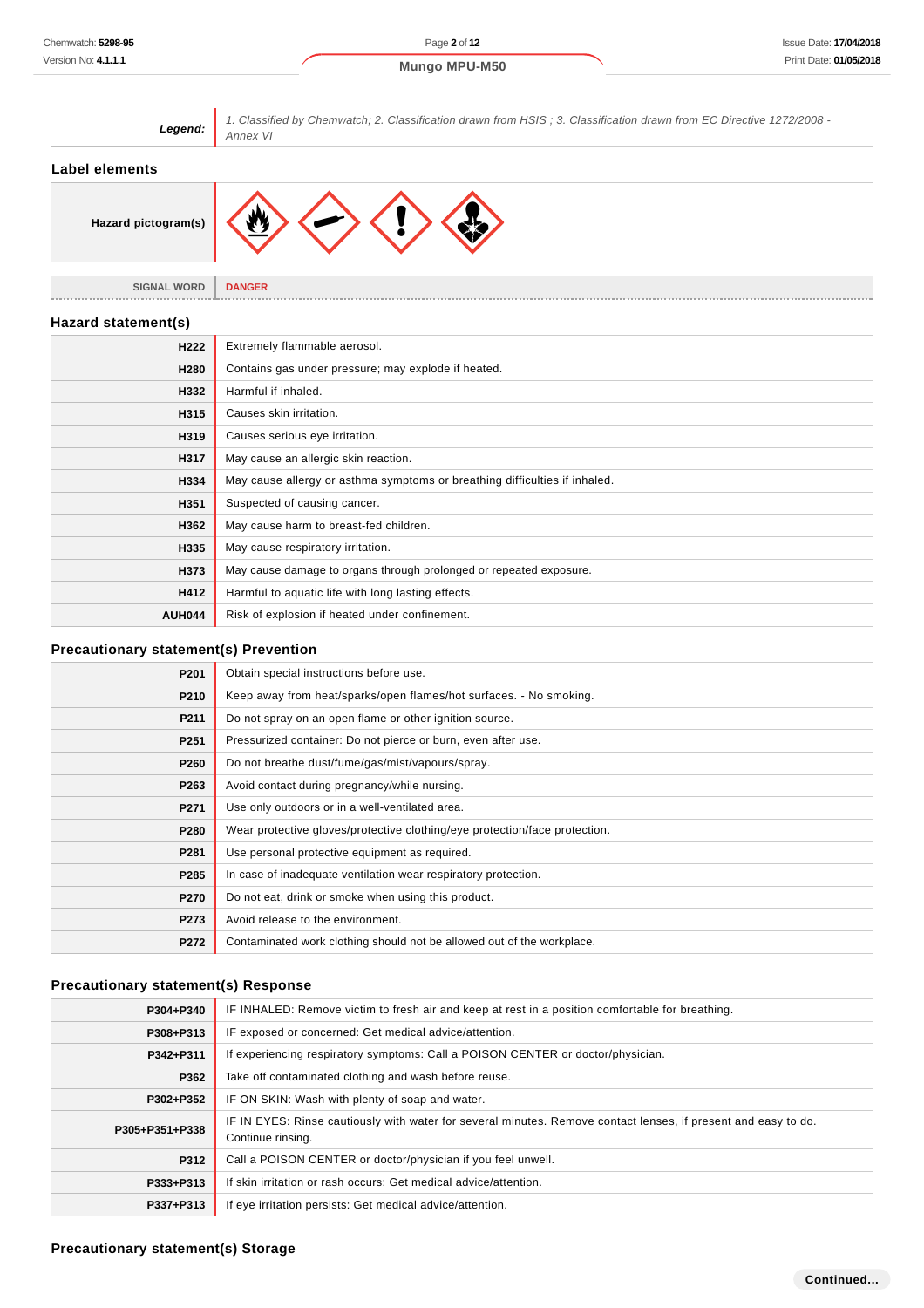| P405      | Store locked up.                                                             |
|-----------|------------------------------------------------------------------------------|
| P410+P403 | Protect from sunlight. Store in a well-ventilated place.                     |
| P410+P412 | Protect from sunlight. Do not expose to temperatures exceeding 50 °C/122 °F. |
| P403+P233 | Store in a well-ventilated place. Keep container tightly closed.             |

#### **Precautionary statement(s) Disposal**

**P501** Dispose of contents/container in accordance with local regulations.

## **SECTION 3 COMPOSITION / INFORMATION ON INGREDIENTS**

#### **Substances**

See section below for composition of Mixtures

#### **Mixtures**

| <b>CAS No</b> | %[weight] | <b>Name</b>                                                |
|---------------|-----------|------------------------------------------------------------|
| 9016-87-9     | 25-30     | polymeric diphenylmethane diisocyanate                     |
| 85535-85-9    | $1 - 5$   | C14-17 alkanes, chlorinated-, chlorinated paraffin 52, 58% |
| 68476-85-7.   | $11 - 25$ | hydrocarbon propellant                                     |
| 115-10-6      | $1 - 10$  | dimethyl ether                                             |
|               | balance   | Ingredients determined not to be hazardous                 |

#### **SECTION 4 FIRST AID MEASURES**

## **Description of first aid measures**

| <b>Eye Contact</b>  | If aerosols come in contact with the eyes:<br>Immediately hold the eyelids apart and flush the eye with fresh running water.<br>Ensure complete irrigation of the eye by keeping eyelids apart and away from eye and moving the eyelids by<br>occasionally lifting the upper and lower lids.<br>► Seek medical attention without delay; if pain persists or recurs seek medical attention.<br>► Removal of contact lenses after an eye injury should only be undertaken by skilled personnel.                                                    |
|---------------------|--------------------------------------------------------------------------------------------------------------------------------------------------------------------------------------------------------------------------------------------------------------------------------------------------------------------------------------------------------------------------------------------------------------------------------------------------------------------------------------------------------------------------------------------------|
| <b>Skin Contact</b> | If skin contact occurs:<br>Inmediately remove all contaminated clothing, including footwear.<br>Flush skin and hair with running water (and soap if available).<br>▶ Seek medical attention in event of irritation.                                                                                                                                                                                                                                                                                                                              |
| Inhalation          | If aerosols, fumes or combustion products are inhaled:<br>▶ Remove to fresh air.<br>Lay patient down. Keep warm and rested.<br>▶ Prostheses such as false teeth, which may block airway, should be removed, where possible, prior to initiating first aid<br>procedures.<br>If breathing is shallow or has stopped, ensure clear airway and apply resuscitation, preferably with a demand valve<br>resuscitator, bag-valve mask device, or pocket mask as trained. Perform CPR if necessary.<br>Transport to hospital, or doctor.                |
| Ingestion           | Not considered a normal route of entry.<br>If swallowed do <b>NOT</b> induce vomiting.<br>If vomiting occurs, lean patient forward or place on left side (head-down position, if possible) to maintain open airway<br>and prevent aspiration.<br>• Observe the patient carefully.<br>▶ Never give liquid to a person showing signs of being sleepy or with reduced awareness; i.e. becoming unconscious.<br>▶ Give water to rinse out mouth, then provide liquid slowly and as much as casualty can comfortably drink.<br>▶ Seek medical advice. |

#### **Indication of any immediate medical attention and special treatment needed**

Treat symptomatically.

- For sub-chronic and chronic exposures to isocyanates:
	- This material may be a potent pulmonary sensitiser which causes bronchospasm even in patients without prior airway hyperreactivity.
	- Clinical symptoms of exposure involve mucosal irritation of respiratory and gastrointestinal tracts.
	- Conjunctival irritation, skin inflammation (erythema, pain vesiculation) and gastrointestinal disturbances occur soon after exposure.
	- Pulmonary symptoms include cough, burning, substernal pain and dyspnoea.
	- Some cross-sensitivity occurs between different isocyanates.
	- Noncardiogenic pulmonary oedema and bronchospasm are the most serious consequences of exposure. Markedly symptomatic patients should receive oxygen, ventilatory support and an intravenous line.
	- Treatment for asthma includes inhaled sympathomimetics (epinephrine [adrenalin], terbutaline) and steroids.
	- Activated charcoal (1 g/kg) and a cathartic (sorbitol, magnesium citrate) may be useful for ingestion.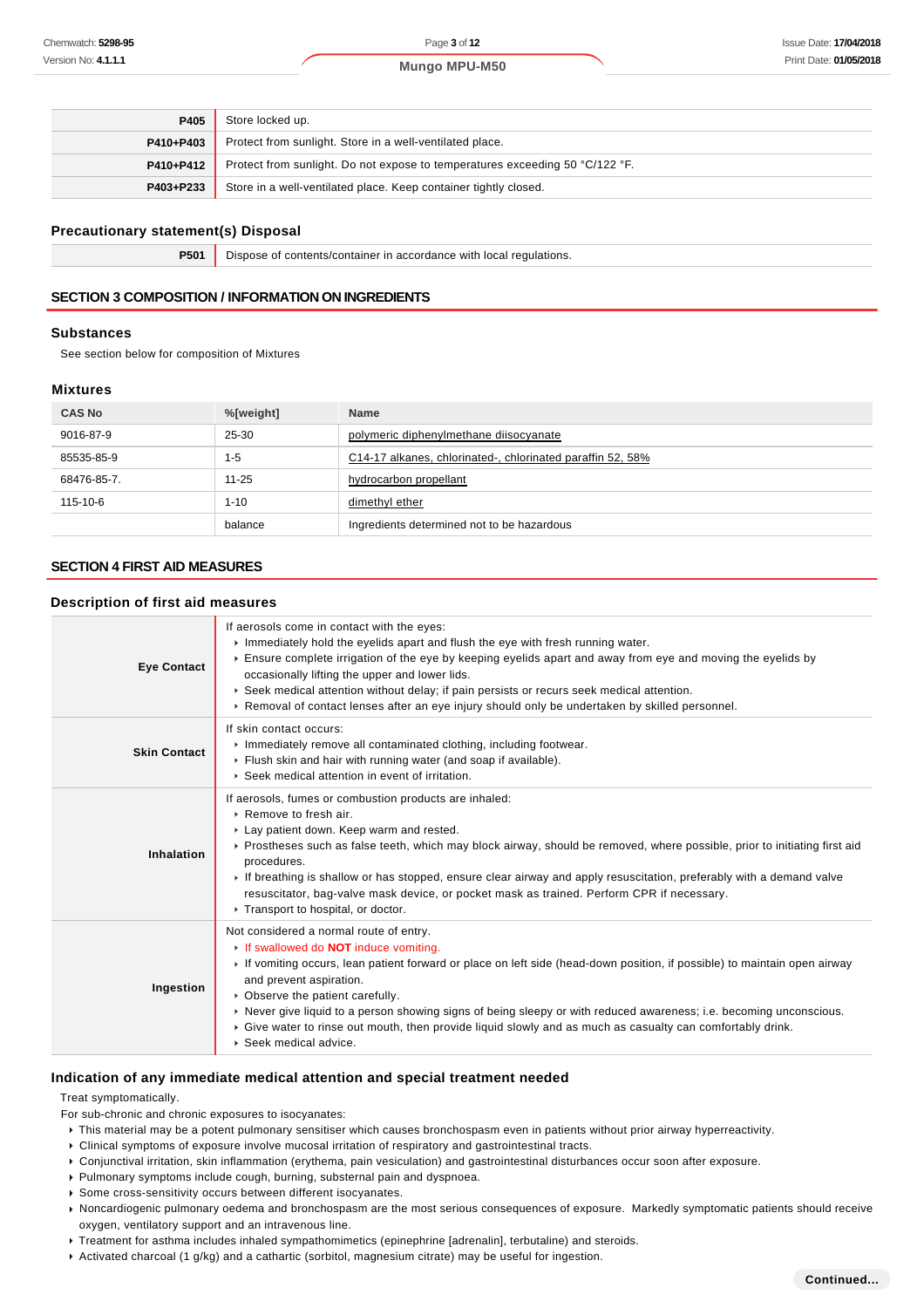- Mydriatics, systemic analgesics and topical antibiotics (Sulamyd) may be used for corneal abrasions.
- **There is no effective therapy for sensitised workers.** [Ellenhorn and Barceloux; Medical Toxicology]

**NOTE:** Isocyanates cause airway restriction in naive individuals with the degree of response dependant on the concentration and duration of exposure. They induce smooth muscle contraction which leads to bronchoconstrictive episodes. Acute changes in lung function, such as decreased FEV1, may not represent sensitivity.

[Karol & Jin, Frontiers in Molecular Toxicology, pp 56-61, 1992]

Personnel who work with isocyanates, isocyanate prepolymers or polyisocyanates should have a pre-placement medical examination and periodic examinations thereafter, including a pulmonary function test. Anyone with a medical history of chronic respiratory disease, asthmatic or bronchial attacks, indications of allergic responses, recurrent eczema or sensitisation conditions of the skin should not handle or work with isocyanates. Anyone who develops chronic respiratory distress when working with isocyanates should be removed from exposure and examined by a physician. Further exposure must be avoided if a sensitivity to isocyanates or polyisocyanates has developed.

#### **SECTION 5 FIREFIGHTING MEASURES**

#### **Extinguishing media**

**SMALL FIRE:** Water spray, dry chemical or CO2 **LARGE FIRE:**

Water spray or fog.

#### **Special hazards arising from the substrate or mixture**

| <b>Fire Incompatibility</b>    | Avoid contamination with oxidising agents i.e. nitrates, oxidising acids, chlorine bleaches, pool chlorine etc. as ignition<br>may result |  |
|--------------------------------|-------------------------------------------------------------------------------------------------------------------------------------------|--|
| <b>Advice for firefighters</b> |                                                                                                                                           |  |

| <b>Fire Fighting</b>         | Alert Fire Brigade and tell them location and nature of hazard.<br>• May be violently or explosively reactive.<br>• Wear breathing apparatus plus protective gloves.<br>Prevent, by any means available, spillage from entering drains or water course.<br>If safe, switch off electrical equipment until vapour fire hazard removed.<br>► Use water delivered as a fine spray to control fire and cool adjacent area.<br>DO NOT approach containers suspected to be hot.<br>Cool fire exposed containers with water spray from a protected location.<br>If safe to do so, remove containers from path of fire.<br>Equipment should be thoroughly decontaminated after use.                                                                                                                                                                                                                          |
|------------------------------|------------------------------------------------------------------------------------------------------------------------------------------------------------------------------------------------------------------------------------------------------------------------------------------------------------------------------------------------------------------------------------------------------------------------------------------------------------------------------------------------------------------------------------------------------------------------------------------------------------------------------------------------------------------------------------------------------------------------------------------------------------------------------------------------------------------------------------------------------------------------------------------------------|
| <b>Fire/Explosion Hazard</b> | ▶ Liquid and vapour are highly flammable.<br>Severe fire hazard when exposed to heat or flame.<br>• Vapour forms an explosive mixture with air.<br>▶ Severe explosion hazard, in the form of vapour, when exposed to flame or spark.<br>• Vapour may travel a considerable distance to source of ignition.<br>▶ Heating may cause expansion or decomposition with violent container rupture.<br>Aerosol cans may explode on exposure to naked flames.<br>▶ Rupturing containers may rocket and scatter burning materials.<br>Hazards may not be restricted to pressure effects.<br>May emit acrid, poisonous or corrosive fumes.<br>• On combustion, may emit toxic fumes of carbon monoxide (CO).<br>Combustion products include:<br>carbon dioxide (CO2)<br>isocyanates<br>hydrogen cyanide<br>chlorides<br>nitrogen oxides (NOx)<br>other pyrolysis products typical of burning organic material. |
| <b>HAZCHEM</b>               | 2Y                                                                                                                                                                                                                                                                                                                                                                                                                                                                                                                                                                                                                                                                                                                                                                                                                                                                                                   |
|                              |                                                                                                                                                                                                                                                                                                                                                                                                                                                                                                                                                                                                                                                                                                                                                                                                                                                                                                      |

#### **SECTION 6 ACCIDENTAL RELEASE MEASURES**

**Personal precautions, protective equipment and emergency procedures**

See section 8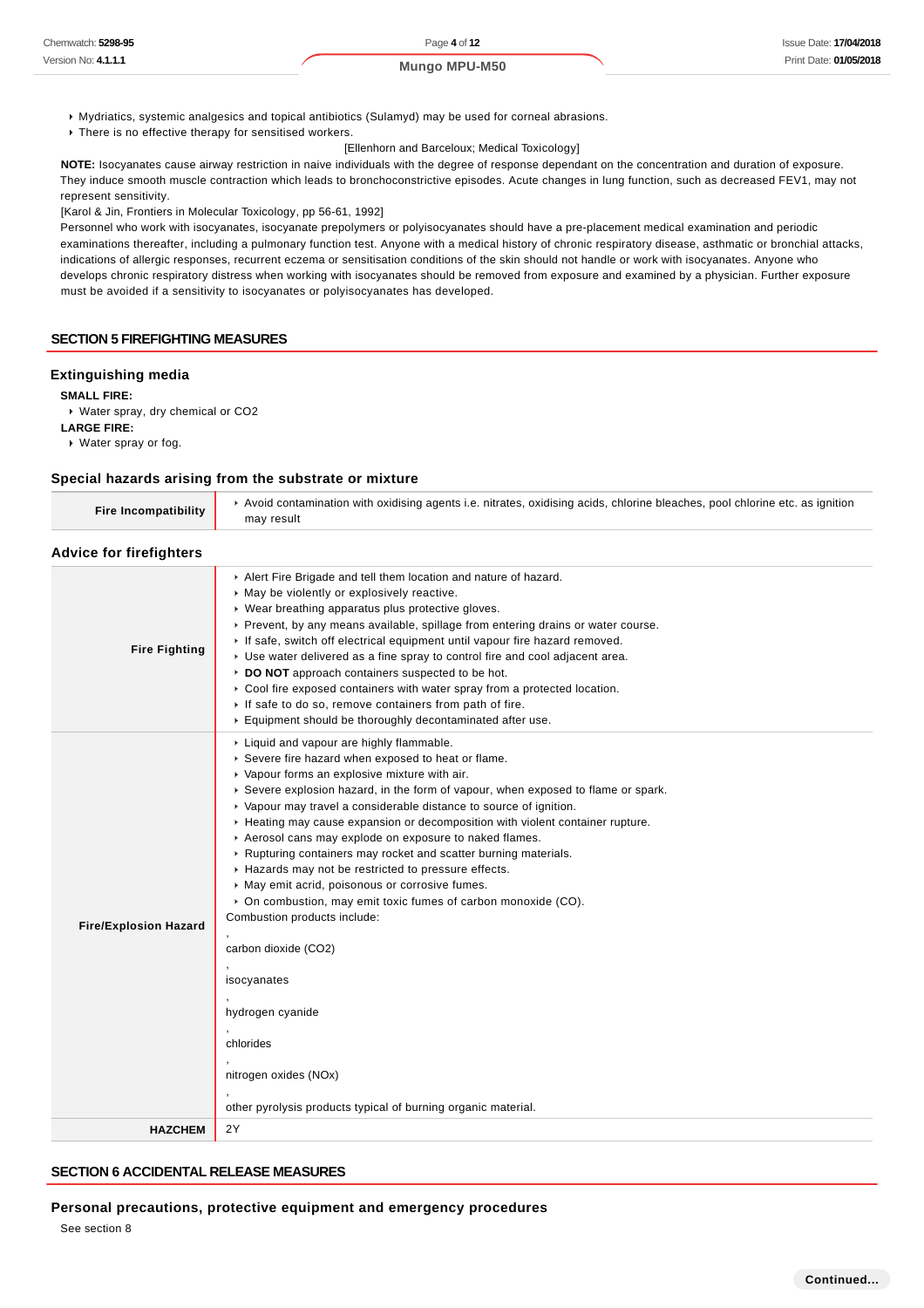## **Environmental precautions**

See section 12

## **Methods and material for containment and cleaning up**

| <b>Minor Spills</b> | Clean up all spills immediately.<br>Avoid breathing vapours and contact with skin and eyes.<br>▶ Wear protective clothing, impervious gloves and safety glasses.<br>Shut off all possible sources of ignition and increase ventilation.<br>$\triangleright$ Wipe up.<br>If safe, damaged cans should be placed in a container outdoors, away from all ignition sources, until pressure has<br>dissipated.<br>• Undamaged cans should be gathered and stowed safely.                                                                                                                                                                                                                                                                                                                                                                       |
|---------------------|-------------------------------------------------------------------------------------------------------------------------------------------------------------------------------------------------------------------------------------------------------------------------------------------------------------------------------------------------------------------------------------------------------------------------------------------------------------------------------------------------------------------------------------------------------------------------------------------------------------------------------------------------------------------------------------------------------------------------------------------------------------------------------------------------------------------------------------------|
| <b>Major Spills</b> | • Clear area of personnel and move upwind.<br>Alert Fire Brigade and tell them location and nature of hazard.<br>• May be violently or explosively reactive.<br>• Wear breathing apparatus plus protective gloves.<br>▶ Prevent, by any means available, spillage from entering drains or water courses<br>• No smoking, naked lights or ignition sources.<br>$\triangleright$ Increase ventilation.<br>Stop leak if safe to do so.<br>• Water spray or fog may be used to disperse / absorb vapour.<br>Absorb or cover spill with sand, earth, inert materials or vermiculite.<br>If safe, damaged cans should be placed in a container outdoors, away from ignition sources, until pressure has<br>dissipated.<br>• Undamaged cans should be gathered and stowed safely.<br>• Collect residues and seal in labelled drums for disposal. |

Personal Protective Equipment advice is contained in Section 8 of the SDS.

### **SECTION 7 HANDLING AND STORAGE**

## **Precautions for safe handling**

| Safe handling            | Avoid all personal contact, including inhalation.<br>▶ Wear protective clothing when risk of exposure occurs.<br>▶ Use in a well-ventilated area.<br>▶ Prevent concentration in hollows and sumps.<br>DO NOT enter confined spaces until atmosphere has been checked.<br>Avoid smoking, naked lights or ignition sources.<br>Avoid contact with incompatible materials.<br>V When handling, DO NOT eat, drink or smoke.<br>DO NOT incinerate or puncture aerosol cans.<br>DO NOT spray directly on humans, exposed food or food utensils.<br>Avoid physical damage to containers.<br>Always wash hands with soap and water after handling.<br>▶ Work clothes should be laundered separately.<br>▶ Use good occupational work practice.<br>▶ Observe manufacturer's storage and handling recommendations contained within this SDS.<br>Atmosphere should be regularly checked against established exposure standards to ensure safe working conditions are<br>maintained. |
|--------------------------|--------------------------------------------------------------------------------------------------------------------------------------------------------------------------------------------------------------------------------------------------------------------------------------------------------------------------------------------------------------------------------------------------------------------------------------------------------------------------------------------------------------------------------------------------------------------------------------------------------------------------------------------------------------------------------------------------------------------------------------------------------------------------------------------------------------------------------------------------------------------------------------------------------------------------------------------------------------------------|
| <b>Other information</b> | Store below 38 deg. C.<br>► Keep dry to avoid corrosion of cans. Corrosion may result in container perforation and internal pressure may eject<br>contents of can<br>Store in original containers in approved flammable liquid storage area.<br>DO NOT store in pits, depressions, basements or areas where vapours may be trapped.<br>▶ No smoking, naked lights, heat or ignition sources.<br>▶ Keep containers securely sealed. Contents under pressure.<br>Store away from incompatible materials.<br>Store in a cool, dry, well ventilated area.<br>Avoid storage at temperatures higher than 40 deg C.<br>Store in an upright position.<br>▶ Protect containers against physical damage.<br>• Check regularly for spills and leaks.<br>► Observe manufacturer's storage and handling recommendations contained within this SDS.                                                                                                                                    |

#### **Conditions for safe storage, including any incompatibilities**

| Suitable container | Aerosol dispenser.                            |
|--------------------|-----------------------------------------------|
|                    | ▶ Check that containers are clearly labelled. |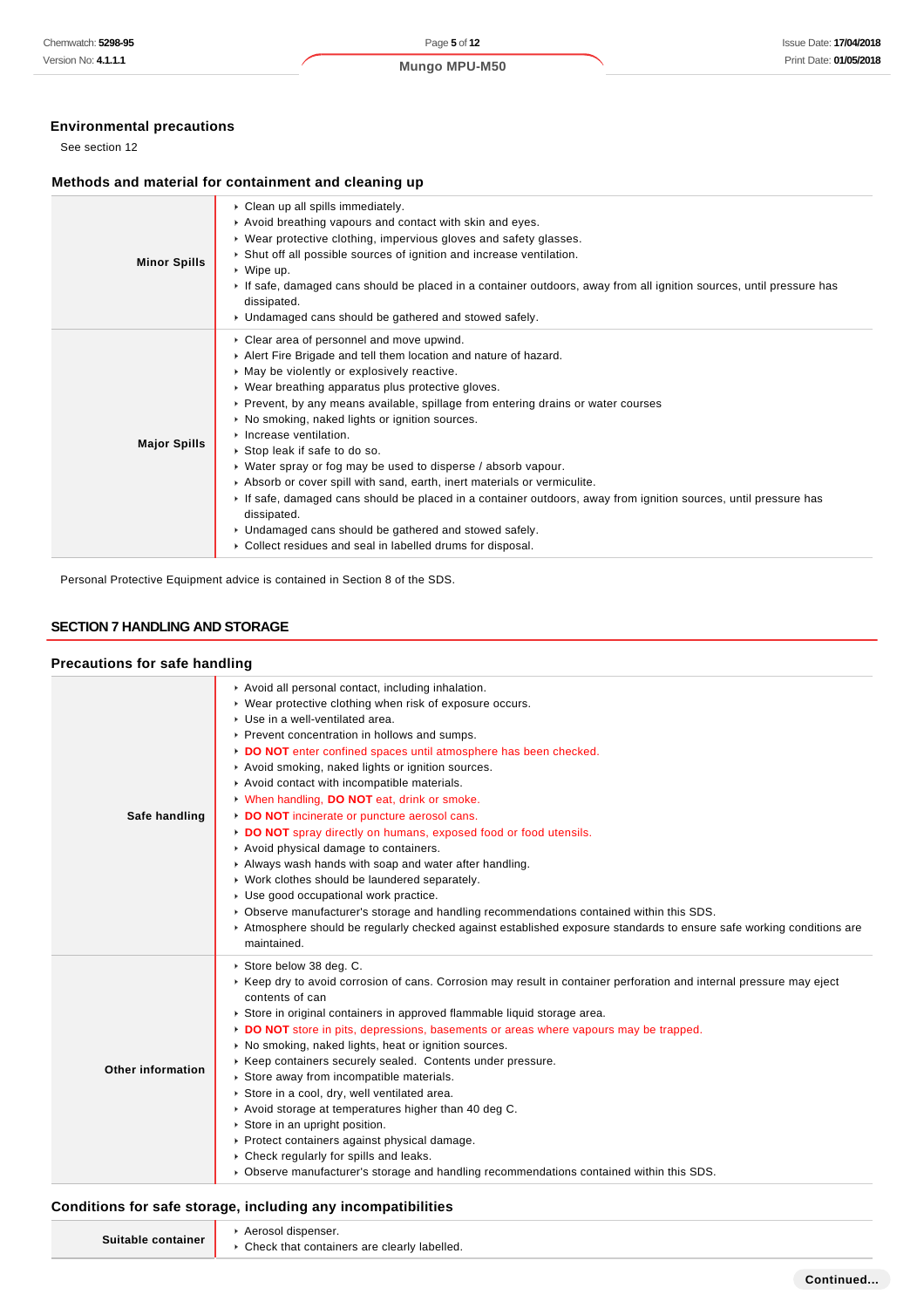**Continued...**

**Storage incompatibility**

 $\blacktriangleright$  Avoid reaction with oxidising agents

Avoid strong acids, bases.

## **SECTION 8 EXPOSURE CONTROLS / PERSONAL PROTECTION**

## **Control parameters**

## **OCCUPATIONAL EXPOSURE LIMITS (OEL)**

## **INGREDIENT DATA**

| <b>Source</b>                          | Ingredient                                | <b>Material name</b>             | <b>TWA</b>                | <b>STEL</b>           | Peak                    | <b>Notes</b>     |
|----------------------------------------|-------------------------------------------|----------------------------------|---------------------------|-----------------------|-------------------------|------------------|
| Australia Exposure<br><b>Standards</b> | polymeric diphenylmethane<br>diisocyanate | Isocyanates, all<br>$(as-NCO)$   | $0.02 \text{ mg/m}$ 3     | $0.07$ mg/m $3$       | <b>Not</b><br>Available | Not<br>Available |
| Australia Exposure<br><b>Standards</b> | hydrocarbon propellant                    | LPG (liquified<br>petroleum gas) | 1800 mg/m3/<br>$1000$ ppm | Not Available         | <b>Not</b><br>Available | Not<br>Available |
| Australia Exposure<br><b>Standards</b> | dimethyl ether                            | Dimethyl ether                   | 760 mg/m3 /<br>$400$ ppm  | 950 mg/m3/<br>500 ppm | <b>Not</b><br>Available | Not<br>Available |

#### **EMERGENCY LIMITS**

| Ingredient                                                       | <b>Material name</b>                                                             |               | TEEL-1        | TEEL-2          | TEEL-3              |
|------------------------------------------------------------------|----------------------------------------------------------------------------------|---------------|---------------|-----------------|---------------------|
| polymeric diphenylmethane<br>diisocyanate                        | Polymethylene polyphenyl isocyanate; (Polymeric diphenylmethane<br>diisocyanate) |               | 0.15<br>mg/m3 | $3.6$ mg/m $3$  | $22 \text{ mg/m}$   |
| hydrocarbon propellant                                           | Liquified petroleum gas; (L.P.G.)                                                |               | 65,000<br>ppm | 2.30E+05<br>ppm | $4.00E + 05$<br>ppm |
| dimethyl ether                                                   | Methyl ether; (Dimethyl ether)                                                   |               | 3,000 ppm     | 3800 ppm        | 7200 ppm            |
|                                                                  |                                                                                  |               |               |                 |                     |
| Ingredient                                                       | <b>Original IDLH</b><br><b>Revised IDLH</b>                                      |               |               |                 |                     |
| polymeric diphenylmethane<br>diisocyanate                        | Not Available                                                                    | Not Available |               |                 |                     |
| C14-17 alkanes,<br>chlorinated-, chlorinated<br>paraffin 52, 58% | Not Available                                                                    | Not Available |               |                 |                     |
| hydrocarbon propellant                                           | $2,000$ [LEL] ppm                                                                | Not Available |               |                 |                     |
| dimethyl ether                                                   | Not Available                                                                    | Not Available |               |                 |                     |

#### **Exposure controls**

| Appropriate engineering<br>controls | Use in a well-ventilated area<br>General exhaust is adequate under normal operating conditions.<br>Local exhaust ventilation may be required for safe working, i.e. to keep exposures below required standards, otherwise<br>PPE is required.                                                                                                                                                                                                                                                                                                                                                                                                                                                                                                                                                                                                                                                                                                                                      |
|-------------------------------------|------------------------------------------------------------------------------------------------------------------------------------------------------------------------------------------------------------------------------------------------------------------------------------------------------------------------------------------------------------------------------------------------------------------------------------------------------------------------------------------------------------------------------------------------------------------------------------------------------------------------------------------------------------------------------------------------------------------------------------------------------------------------------------------------------------------------------------------------------------------------------------------------------------------------------------------------------------------------------------|
| <b>Personal protection</b>          |                                                                                                                                                                                                                                                                                                                                                                                                                                                                                                                                                                                                                                                                                                                                                                                                                                                                                                                                                                                    |
| Eye and face protection             | Safety glasses with side shields; or as required,<br>Chemical goggles.<br>► Contact lenses may pose a special hazard; soft contact lenses may absorb and concentrate irritants. A written policy<br>document, describing the wearing of lenses or restrictions on use, should be created for each workplace or task. This<br>should include a review of lens absorption and adsorption for the class of chemicals in use and an account of injury<br>experience. Medical and first-aid personnel should be trained in their removal and suitable equipment should be readily<br>available. In the event of chemical exposure, begin eye irrigation immediately and remove contact lens as soon as<br>practicable. Lens should be removed at the first signs of eye redness or irritation - lens should be removed in a clean<br>environment only after workers have washed hands thoroughly. [CDC NIOSH Current Intelligence Bulletin 59], [AS/NZS<br>1336 or national equivalent] |
| <b>Skin protection</b>              | See Hand protection below                                                                                                                                                                                                                                                                                                                                                                                                                                                                                                                                                                                                                                                                                                                                                                                                                                                                                                                                                          |
| <b>Hands/feet protection</b>        | ▶ Wear chemical protective gloves, e.g. PVC.<br>▶ Wear safety footwear or safety gumboots, e.g. Rubber                                                                                                                                                                                                                                                                                                                                                                                                                                                                                                                                                                                                                                                                                                                                                                                                                                                                             |
| <b>Body protection</b>              | See Other protection below                                                                                                                                                                                                                                                                                                                                                                                                                                                                                                                                                                                                                                                                                                                                                                                                                                                                                                                                                         |
| Other protection                    | • Overalls.<br>▶ P.V.C. apron.<br>▶ Barrier cream.<br>▶ Skin cleansing cream.                                                                                                                                                                                                                                                                                                                                                                                                                                                                                                                                                                                                                                                                                                                                                                                                                                                                                                      |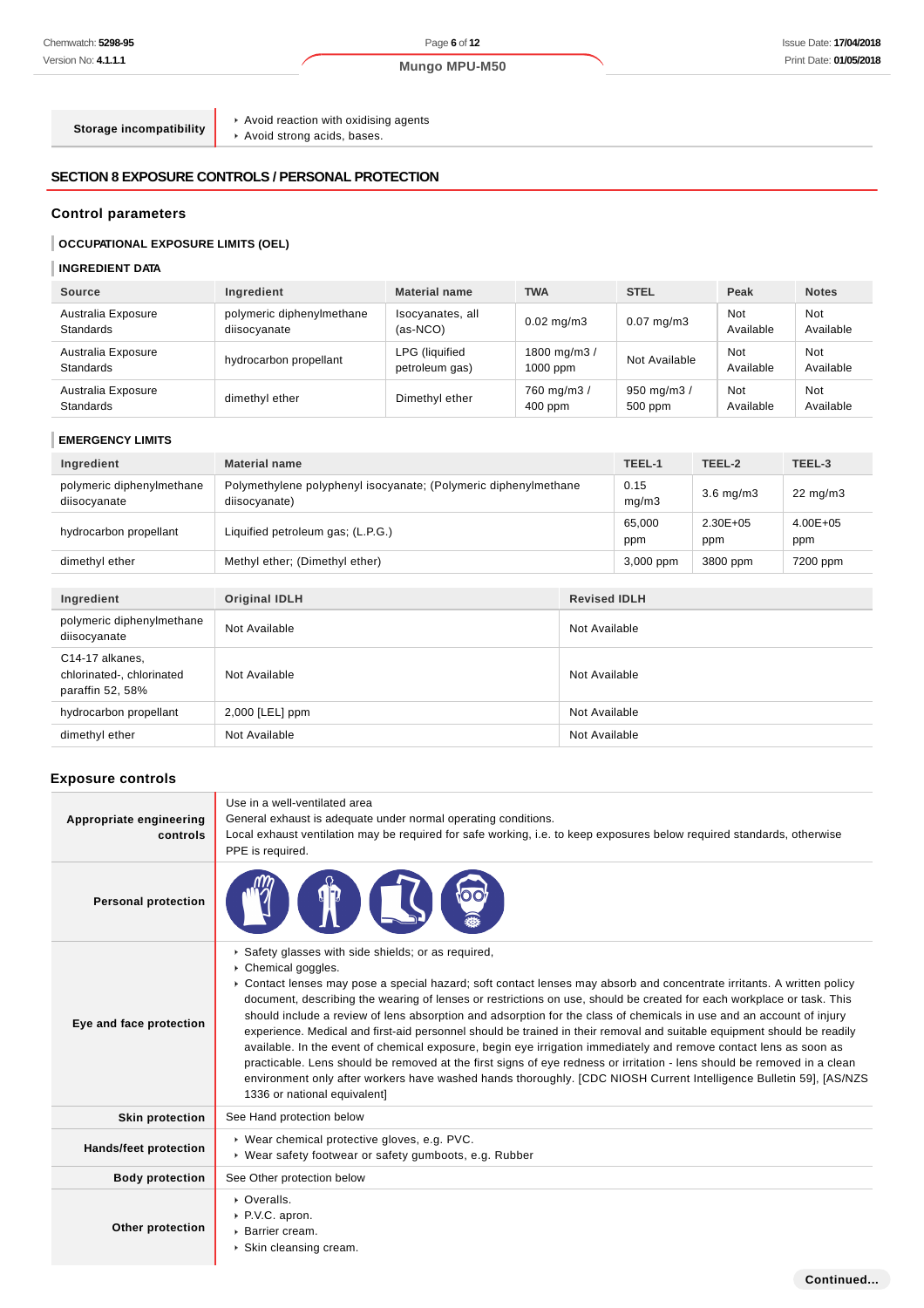Eye wash unit.

### **Respiratory protection**

Type AX-P Filter of sufficient capacity. (AS/NZS 1716 & 1715, EN 143:2000 & 149:2001, ANSI Z88 or national equivalent)

#### **SECTION 9 PHYSICAL AND CHEMICAL PROPERTIES**

#### **Information on basic physical and chemical properties**

| Appearance                                      | Supplied as an aerosol pack. Contents under PRESSURE. Contains highly flammable hydrocarbon propellant.<br>Liquid with characteristic odour; does not mix with water. |                                                   |                |
|-------------------------------------------------|-----------------------------------------------------------------------------------------------------------------------------------------------------------------------|---------------------------------------------------|----------------|
|                                                 |                                                                                                                                                                       |                                                   |                |
| <b>Physical state</b>                           | Liquid                                                                                                                                                                | Relative density (Water =<br>1)                   | Not Available  |
| Odour                                           | Not Available                                                                                                                                                         | <b>Partition coefficient</b><br>n-octanol / water | Not Available  |
| <b>Odour threshold</b>                          | Not Available                                                                                                                                                         | Auto-ignition temperature<br>$(^{\circ}C)$        | 199            |
| pH (as supplied)                                | Not Applicable                                                                                                                                                        | Decomposition<br>temperature                      | Not Available  |
| Melting point / freezing<br>point $(^{\circ}C)$ | Not Available                                                                                                                                                         | Viscosity (cSt)                                   | Not Available  |
| Initial boiling point and<br>boiling range (°C) | Not Available                                                                                                                                                         | Molecular weight (g/mol)                          | Not Applicable |
| Flash point (°C)                                | Not Available                                                                                                                                                         | <b>Taste</b>                                      | Not Available  |
| <b>Evaporation rate</b>                         | Not Available                                                                                                                                                         | <b>Explosive properties</b>                       | Not Available  |
| Flammability                                    | Not Available                                                                                                                                                         | <b>Oxidising properties</b>                       | Not Available  |
| <b>Upper Explosive Limit</b><br>(%)             | 18.6                                                                                                                                                                  | <b>Surface Tension (dyn/cm</b><br>or mN/m)        | Not Available  |
| <b>Lower Explosive Limit</b><br>$(\%)$          | 3.0                                                                                                                                                                   | <b>Volatile Component</b><br>$(\%$ vol)           | Not Available  |
| Vapour pressure (kPa)                           | Not Available                                                                                                                                                         | Gas group                                         | Not Available  |
| Solubility in water (g/L)                       | Immiscible                                                                                                                                                            | pH as a solution (1%)                             | Not Applicable |
| Vapour density $(Air = 1)$                      | >1                                                                                                                                                                    | VOC g/L                                           | 24.9%          |

#### **SECTION 10 STABILITY AND REACTIVITY**

| Reactivity                                 | See section 7                                                                                                                      |
|--------------------------------------------|------------------------------------------------------------------------------------------------------------------------------------|
| <b>Chemical stability</b>                  | Elevated temperatures.<br>▶ Presence of open flame.<br>▶ Product is considered stable.<br>Hazardous polymerisation will not occur. |
| Possibility of hazardous<br>reactions      | See section 7                                                                                                                      |
| <b>Conditions to avoid</b>                 | See section 7                                                                                                                      |
| Incompatible materials                     | See section 7                                                                                                                      |
| <b>Hazardous</b><br>decomposition products | See section 5                                                                                                                      |

## **SECTION 11 TOXICOLOGICAL INFORMATION**

#### **Information on toxicological effects**

| <b>Inhaled</b> |
|----------------|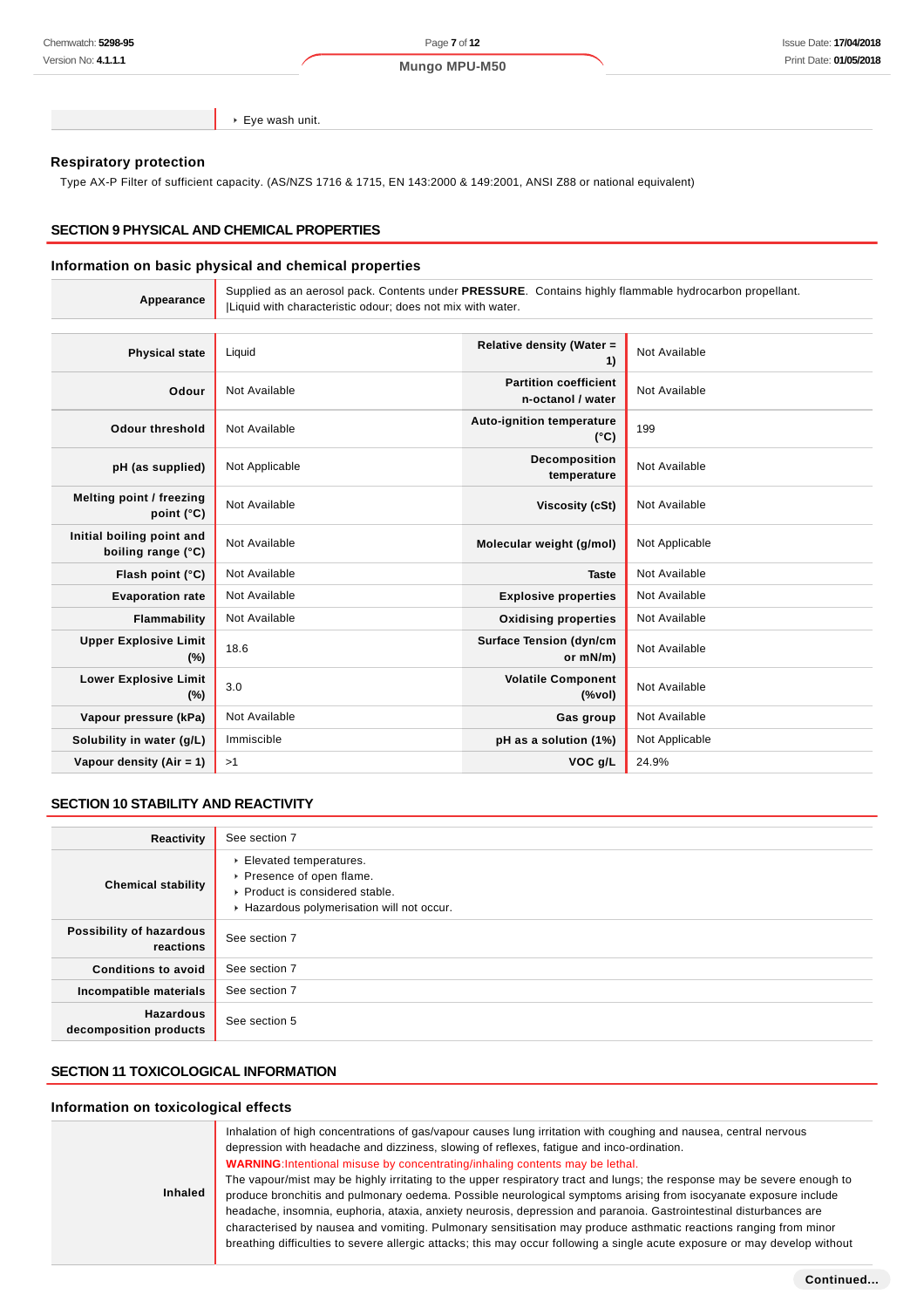**POLYMERIC DIPHENYLMETHANE DIISOCYANATE**

|                     | warning for several hours after exposure. Sensitized people can react to very low doses, and should not be allowed to work<br>in situations allowing exposure to this material. Continued exposure of sensitised persons may lead to possible long term<br>respiratory impairment.<br>Inhalation hazard is increased at higher temperatures.                                                                                                                                                                                                                                                                                                                                                                                                                                                                                                                                                                                                                                                                                                                                   |
|---------------------|--------------------------------------------------------------------------------------------------------------------------------------------------------------------------------------------------------------------------------------------------------------------------------------------------------------------------------------------------------------------------------------------------------------------------------------------------------------------------------------------------------------------------------------------------------------------------------------------------------------------------------------------------------------------------------------------------------------------------------------------------------------------------------------------------------------------------------------------------------------------------------------------------------------------------------------------------------------------------------------------------------------------------------------------------------------------------------|
| Ingestion           | Not normally a hazard due to physical form of product.<br>Accidental ingestion of the material may be damaging to the health of the individual.<br>Ingestion may result in nausea, abdominal irritation, pain and vomiting                                                                                                                                                                                                                                                                                                                                                                                                                                                                                                                                                                                                                                                                                                                                                                                                                                                     |
| <b>Skin Contact</b> | This material can cause inflammation of the skin on contact in some persons.                                                                                                                                                                                                                                                                                                                                                                                                                                                                                                                                                                                                                                                                                                                                                                                                                                                                                                                                                                                                   |
| Eye                 | This material can cause eye irritation and damage in some persons.                                                                                                                                                                                                                                                                                                                                                                                                                                                                                                                                                                                                                                                                                                                                                                                                                                                                                                                                                                                                             |
| Chronic             | There has been concern that this material can cause cancer or mutations, but there is not enough data to make an<br>assessment.<br>Skin contact with the material is more likely to cause a sensitisation reaction in some persons compared to the general<br>population.<br>Harmful: danger of serious damage to health by prolonged exposure through inhalation.<br>This material can cause serious damage if one is exposed to it for long periods. It can be assumed that it contains a<br>substance which can produce severe defects.<br>Persons with a history of asthma or other respiratory problems or are known to be sensitised, should not be engaged in<br>any work involving the handling of isocyanates. [CCTRADE-Bayer, APMF]<br>Isocyanate vapours are irritating to the airways and can cause their inflammation, with wheezing, gasping, severe<br>distress, even loss of consciousness and fluid in the lungs. Nervous system symptoms that may occur include<br>headache, sleep disturbance, euphoria, inco-ordination, anxiety, depression and paranoia. |

| Mungo MPU-M50                                 | <b>TOXICITY</b>                                                                                                                                                                                                                 | <b>IRRITATION</b>           |  |
|-----------------------------------------------|---------------------------------------------------------------------------------------------------------------------------------------------------------------------------------------------------------------------------------|-----------------------------|--|
|                                               | Not Available                                                                                                                                                                                                                   | Not Available               |  |
|                                               | <b>TOXICITY</b>                                                                                                                                                                                                                 | <b>IRRITATION</b>           |  |
| polymeric                                     | Dermal (rabbit) LD50: >9400 mg/kg <sup>[2]</sup>                                                                                                                                                                                | Eye (rabbit): 100 mg - mild |  |
| diphenylmethane<br>diisocyanate               | Inhalation (rat) LC50: 0.49 mg/l/4h <sup>[2]</sup>                                                                                                                                                                              |                             |  |
|                                               | Oral (rat) LD50: 43000 mg/kg <sup>[2]</sup>                                                                                                                                                                                     |                             |  |
| C14-17 alkanes,                               | <b>TOXICITY</b>                                                                                                                                                                                                                 | <b>IRRITATION</b>           |  |
| chlorinated-, chlorinated<br>paraffin 52, 58% | Oral (rat) LD50: >4000 mg/kg <sup>[1]</sup>                                                                                                                                                                                     | Not Available               |  |
|                                               | <b>TOXICITY</b>                                                                                                                                                                                                                 | <b>IRRITATION</b>           |  |
| hydrocarbon propellant                        | Inhalation (rat) LC50: 84.684 mg/l15 min <sup>[1]</sup>                                                                                                                                                                         | Not Available               |  |
|                                               | Inhalation (rat) LC50: 90.171125 mg/l15 min <sup>[1]</sup>                                                                                                                                                                      |                             |  |
| dimethyl ether                                | <b>TOXICITY</b>                                                                                                                                                                                                                 | <b>IRRITATION</b>           |  |
|                                               | Inhalation (rat) LC50: 309 mg/l/4H <sup>[2]</sup>                                                                                                                                                                               | Not Available               |  |
| Legend:                                       | 1. Value obtained from Europe ECHA Registered Substances - Acute toxicity 2.* Value obtained from manufacturer's SDS.<br>Unless otherwise specified data extracted from RTECS - Register of Toxic Effect of chemical Substances |                             |  |

The following information refers to contact allergens as a group and may not be specific to this product. Contact allergies quickly manifest themselves as contact eczema, more rarely as urticaria or Quincke's oedema. The pathogenesis of contact eczema involves a cell-mediated (T lymphocytes) immune reaction of the delayed type. Other allergic skin reactions, e.g. contact urticaria, involve antibody-mediated immune reactions. The significance of the contact allergen is not simply determined by its sensitisation potential: the distribution of the substance and the opportunities for contact with it are equally important. A weakly sensitising substance which is widely distributed can be a more important allergen than one with stronger sensitising potential with which few individuals come into contact. From a clinical point of view, substances are noteworthy if they produce an allergic test reaction in more than 1% of the persons tested. Asthma-like symptoms may continue for months or even years after exposure to the material ends. This may be due to a non-allergic condition known as reactive airways dysfunction syndrome (RADS) which can occur after exposure to high levels of highly irritating compound. Main criteria for diagnosing RADS include the absence of previous airways disease in a non-atopic individual, with sudden onset of persistent asthma-like symptoms within minutes to hours of a documented exposure to the irritant. Other criteria for diagnosis of RADS include a reversible airflow pattern on lung function tests, moderate to severe bronchial hyperreactivity on methacholine challenge testing, and the lack of minimal lymphocytic inflammation, without eosinophilia. RADS (or asthma) following an irritating inhalation is an infrequent disorder with rates related to the concentration of and duration of exposure to the irritating substance. On the other hand, industrial bronchitis is a disorder that occurs as a result of exposure due to high concentrations of irritating substance (often particles) and is completely reversible after exposure ceases. The disorder is characterized by difficulty breathing, cough and mucus production.

Allergic reactions involving the respiratory tract are usually due to interactions between IgE antibodies and allergens and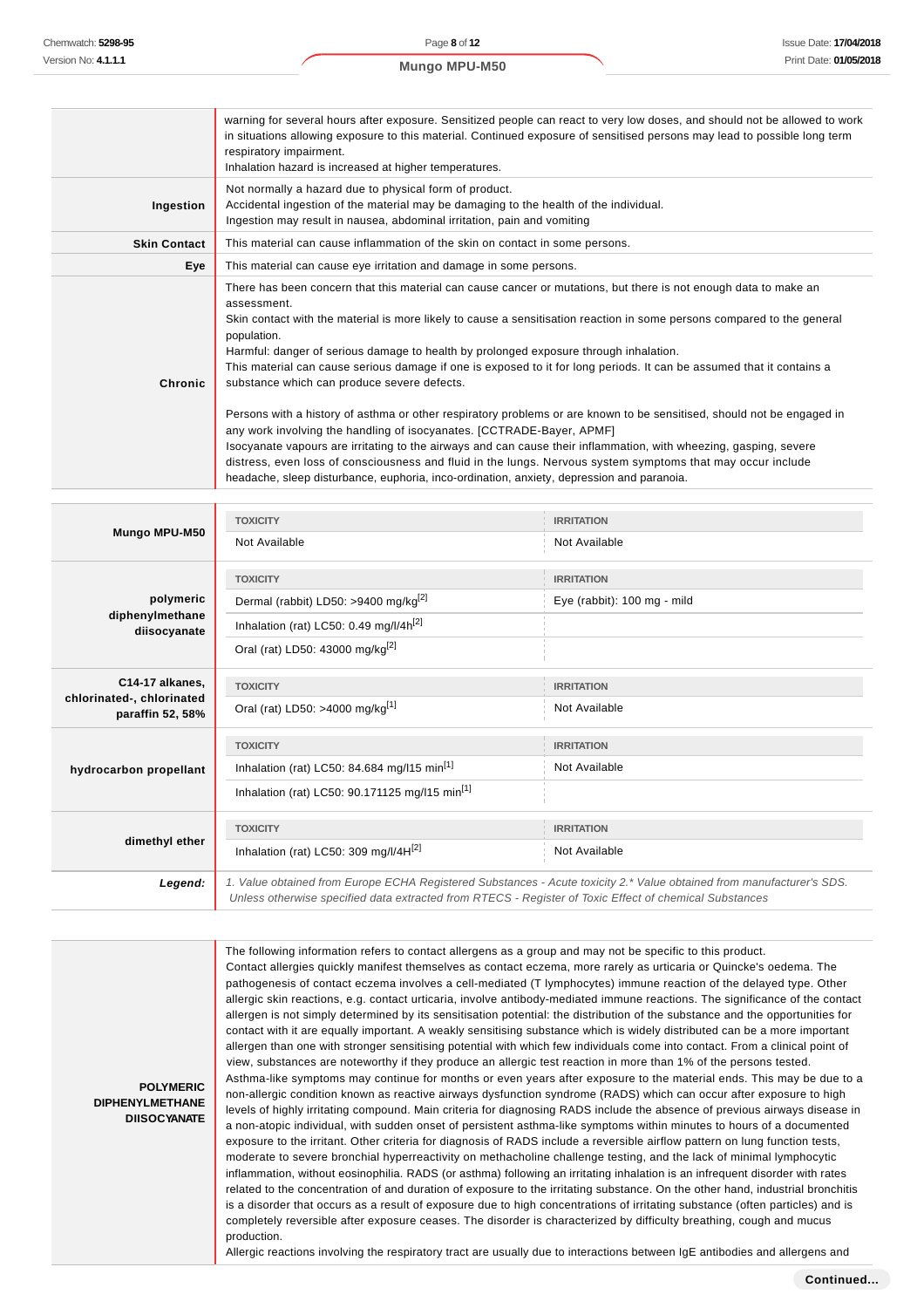|                                             | occur rapidly. Allergic potential of the allergen and period of exposure often determine the severity of symptoms. Some<br>people may be genetically more prone than others, and exposure to other irritants may aggravate symptoms. Allergy                                                                                                                      |                                                                                                                                                                                                                                                                                                                               |                                                                                                                           |  |  |  |
|---------------------------------------------|-------------------------------------------------------------------------------------------------------------------------------------------------------------------------------------------------------------------------------------------------------------------------------------------------------------------------------------------------------------------|-------------------------------------------------------------------------------------------------------------------------------------------------------------------------------------------------------------------------------------------------------------------------------------------------------------------------------|---------------------------------------------------------------------------------------------------------------------------|--|--|--|
|                                             | causing activity is due to interactions with proteins.<br>Attention should be paid to atopic diathesis, characterised by increased susceptibility to nasal inflammation, asthma and                                                                                                                                                                               |                                                                                                                                                                                                                                                                                                                               |                                                                                                                           |  |  |  |
|                                             | eczema.                                                                                                                                                                                                                                                                                                                                                           |                                                                                                                                                                                                                                                                                                                               |                                                                                                                           |  |  |  |
|                                             | Exogenous allergic alveolitis is induced essentially by allergen specific immune-complexes of the IgG type; cell-mediated<br>reactions (T lymphocytes) may be involved. Such allergy is of the delayed type with onset up to four hours following                                                                                                                 |                                                                                                                                                                                                                                                                                                                               |                                                                                                                           |  |  |  |
|                                             | exposure.                                                                                                                                                                                                                                                                                                                                                         |                                                                                                                                                                                                                                                                                                                               |                                                                                                                           |  |  |  |
|                                             |                                                                                                                                                                                                                                                                                                                                                                   | Isocyanate vapours are irritating to the airways and can cause their inflammation, with wheezing, gasping, severe distress,<br>even loss of consciousness and fluid in the lungs. Nervous system symptoms that may occur include headache, sleep<br>disturbance, euphoria, inco-ordination, anxiety, depression and paranoia. |                                                                                                                           |  |  |  |
|                                             | produce conjunctivitis.                                                                                                                                                                                                                                                                                                                                           |                                                                                                                                                                                                                                                                                                                               | The material may produce moderate eye irritation leading to inflammation. Repeated or prolonged exposure to irritants may |  |  |  |
|                                             | Aromatic and aliphatic diisocyanates may cause airway toxicity and skin sensitization. Monomers and prepolymers exhibit                                                                                                                                                                                                                                           |                                                                                                                                                                                                                                                                                                                               |                                                                                                                           |  |  |  |
|                                             | similar respiratory effect. Of the several members of diisocyanates tested on experimental animals by inhalation and oral<br>exposure, some caused cancer while others produced a harmless outcome. This group of compounds has therefore been                                                                                                                    |                                                                                                                                                                                                                                                                                                                               |                                                                                                                           |  |  |  |
|                                             | classified as cancer-causing.                                                                                                                                                                                                                                                                                                                                     |                                                                                                                                                                                                                                                                                                                               |                                                                                                                           |  |  |  |
|                                             | The substance is classified by IARC as Group 3:                                                                                                                                                                                                                                                                                                                   |                                                                                                                                                                                                                                                                                                                               |                                                                                                                           |  |  |  |
|                                             | NOT classifiable as to its carcinogenicity to humans.                                                                                                                                                                                                                                                                                                             |                                                                                                                                                                                                                                                                                                                               |                                                                                                                           |  |  |  |
|                                             | Evidence of carcinogenicity may be inadequate or limited in animal testing.<br>product                                                                                                                                                                                                                                                                            |                                                                                                                                                                                                                                                                                                                               |                                                                                                                           |  |  |  |
|                                             | C12, 60% Chlorinated paraffin is classified by IARC as possibly causing cancer in humans. In experimental animals, oral                                                                                                                                                                                                                                           |                                                                                                                                                                                                                                                                                                                               |                                                                                                                           |  |  |  |
|                                             | exposure to its C12, 59% variant plus corn oil produced tumour and early infant death.                                                                                                                                                                                                                                                                            |                                                                                                                                                                                                                                                                                                                               |                                                                                                                           |  |  |  |
|                                             | High molecular weight liquid chloroparaffins are considered to be practically non-harmful. Special consideration should be                                                                                                                                                                                                                                        |                                                                                                                                                                                                                                                                                                                               |                                                                                                                           |  |  |  |
|                                             | given to solid grades of the material (eg Cereclor 70) because of relatively high levels of carbon tetrachloride remaining<br>as a residual reactant. Vapours are readily absorbed through intact skin, requiring additional precautions in handling.                                                                                                             |                                                                                                                                                                                                                                                                                                                               |                                                                                                                           |  |  |  |
| C14-17 ALKANES,                             | Lifetime studies have been carried out with two grades of chlorinated paraffins. A short-chain grade with 58% chlorine<br>caused tumours in rats and mice. Male mice exposed to long-chain grades with 40% chlorine showed an excess of<br>tumours at one site. It has been shown that the mechanisms by which short-term paraffins cause tumours are specific to |                                                                                                                                                                                                                                                                                                                               |                                                                                                                           |  |  |  |
| CHLORINATED-,                               |                                                                                                                                                                                                                                                                                                                                                                   |                                                                                                                                                                                                                                                                                                                               |                                                                                                                           |  |  |  |
| <b>CHLORINATED PARAFFIN</b>                 | rodents and may not have relevance to human health. Furthermore, chlorinated paraffins have been shown to                                                                                                                                                                                                                                                         |                                                                                                                                                                                                                                                                                                                               |                                                                                                                           |  |  |  |
| 52, 58%                                     | non-genotoxic.                                                                                                                                                                                                                                                                                                                                                    |                                                                                                                                                                                                                                                                                                                               |                                                                                                                           |  |  |  |
|                                             | The Regulatory regime in various countries differs with respected to chlorinated paraffins.<br>In the USA, the short-chain (C12), 58% chlorine product has been classified and labelled as a carcinogen.                                                                                                                                                          |                                                                                                                                                                                                                                                                                                                               |                                                                                                                           |  |  |  |
|                                             |                                                                                                                                                                                                                                                                                                                                                                   |                                                                                                                                                                                                                                                                                                                               | In Germany the MAK Commission has classified most chlorinated paraffins as Category IIIB (suspect carcinogens). They      |  |  |  |
|                                             | are not however included in the list of substances (TRGS 905) required to be labelled.                                                                                                                                                                                                                                                                            |                                                                                                                                                                                                                                                                                                                               |                                                                                                                           |  |  |  |
|                                             | All EU Member States are required to classify short chain chlorinated paraffins as Category 3 carcinogens.                                                                                                                                                                                                                                                        |                                                                                                                                                                                                                                                                                                                               |                                                                                                                           |  |  |  |
| <b>HYDROCARBON</b><br><b>PROPELLANT</b>     | No significant acute toxicological data identified in literature search.<br>inhalation of the gas                                                                                                                                                                                                                                                                 |                                                                                                                                                                                                                                                                                                                               |                                                                                                                           |  |  |  |
|                                             |                                                                                                                                                                                                                                                                                                                                                                   |                                                                                                                                                                                                                                                                                                                               |                                                                                                                           |  |  |  |
| <b>Acute Toxicity</b>                       | ✔                                                                                                                                                                                                                                                                                                                                                                 | Carcinogenicity                                                                                                                                                                                                                                                                                                               | ✔                                                                                                                         |  |  |  |
| <b>Skin Irritation/Corrosion</b>            | ✔                                                                                                                                                                                                                                                                                                                                                                 | Reproductivity                                                                                                                                                                                                                                                                                                                | O                                                                                                                         |  |  |  |
| <b>Serious Eye</b><br>Damage/Irritation     | v                                                                                                                                                                                                                                                                                                                                                                 | <b>STOT - Single Exposure</b>                                                                                                                                                                                                                                                                                                 | ✔                                                                                                                         |  |  |  |
| <b>Respiratory or Skin</b><br>sensitisation | ✔                                                                                                                                                                                                                                                                                                                                                                 | <b>STOT - Repeated</b><br><b>Exposure</b>                                                                                                                                                                                                                                                                                     | ✔                                                                                                                         |  |  |  |
| <b>Mutagenicity</b>                         | $\circlearrowright$                                                                                                                                                                                                                                                                                                                                               | <b>Aspiration Hazard</b>                                                                                                                                                                                                                                                                                                      | $\odot$                                                                                                                   |  |  |  |
|                                             |                                                                                                                                                                                                                                                                                                                                                                   |                                                                                                                                                                                                                                                                                                                               |                                                                                                                           |  |  |  |

Legend:  $\mathsf{X}$  - Data available but does not fill the criteria for classification

 $\blacktriangleright$  – Data available to make classification

 $\bigcirc$  – Data Not Available to make classification

## **SECTION 12 ECOLOGICAL INFORMATION**

## **Toxicity**

| Mungo MPU-M50                                                    | <b>ENDPOINT</b><br><b>TEST DURATION (HR)</b><br><b>Not</b><br>Not Available<br>Available |                                        | <b>SPECIES</b><br>Not Available          | <b>VALUE</b><br>Not<br>Available          | <b>SOURCE</b><br><b>Not</b><br>Available |
|------------------------------------------------------------------|------------------------------------------------------------------------------------------|----------------------------------------|------------------------------------------|-------------------------------------------|------------------------------------------|
| polymeric<br>diphenylmethane<br>diisocyanate                     | <b>ENDPOINT</b><br><b>TEST DURATION (HR)</b><br><b>Not</b><br>Not Available<br>Available |                                        | <b>SPECIES</b><br>Not Available          | <b>VALUE</b><br><b>Not</b><br>Available   | <b>SOURCE</b><br>Not<br>Available        |
| C14-17 alkanes,<br>chlorinated-, chlorinated<br>paraffin 52, 58% | <b>ENDPOINT</b><br>EC50<br><b>NOEC</b>                                                   | <b>TEST DURATION (HR)</b><br>48<br>504 | <b>SPECIES</b><br>Crustacea<br>Crustacea | <b>VALUE</b><br>0.0059mg/L<br>$0.01$ mg/L | <b>SOURCE</b><br>$\overline{2}$<br>2     |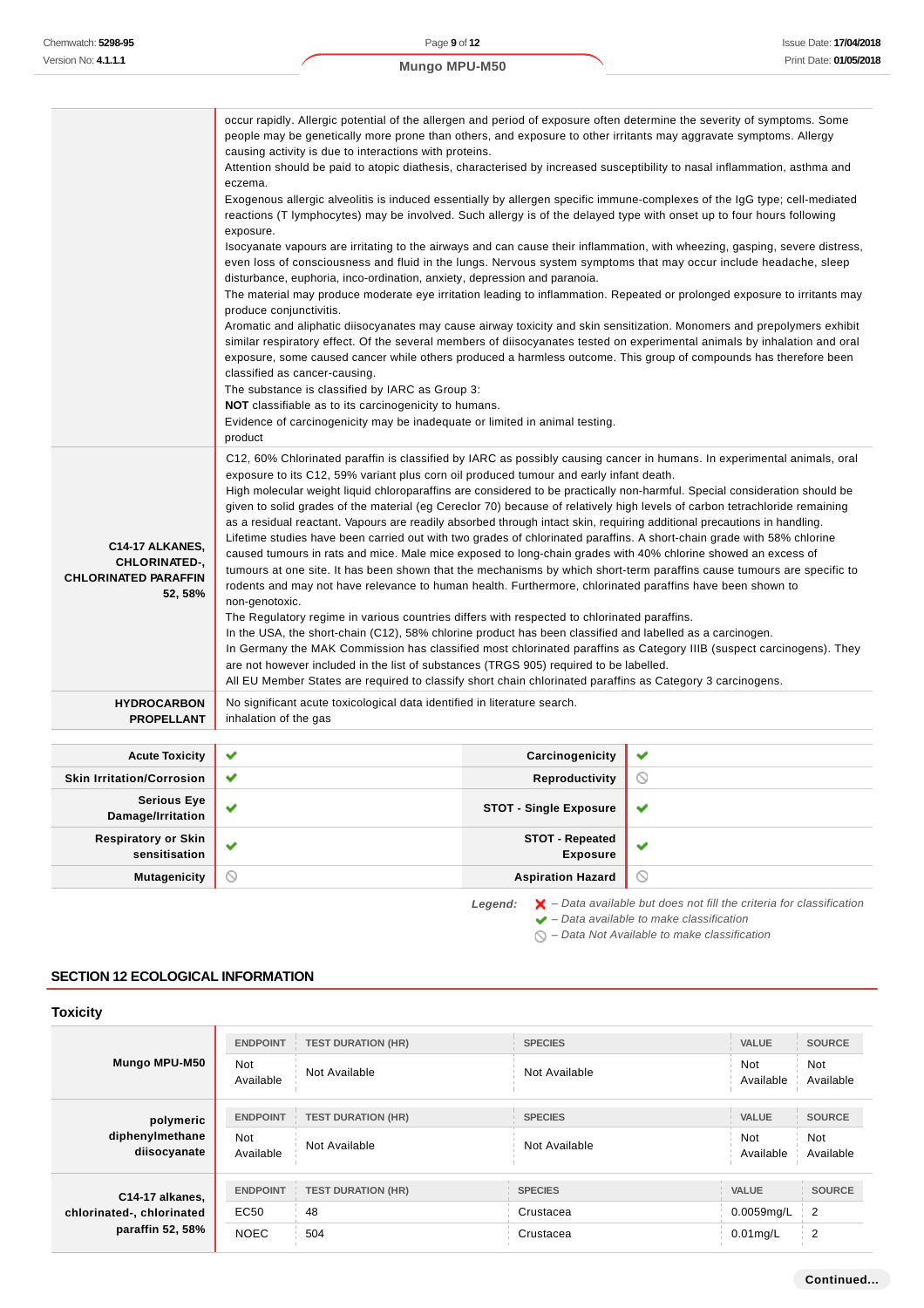|                        | <b>ENDPOINT</b>                                                                                                                                                                                                                                                                                                                                                                                    | <b>TEST DURATION (HR)</b> | <b>SPECIES</b> | <b>VALUE</b>     | <b>SOURCE</b>    |
|------------------------|----------------------------------------------------------------------------------------------------------------------------------------------------------------------------------------------------------------------------------------------------------------------------------------------------------------------------------------------------------------------------------------------------|---------------------------|----------------|------------------|------------------|
| hydrocarbon propellant | <b>Not</b><br>Available                                                                                                                                                                                                                                                                                                                                                                            | Not Available             | Not Available  | Not<br>Available | Not<br>Available |
|                        | <b>ENDPOINT</b>                                                                                                                                                                                                                                                                                                                                                                                    | <b>TEST DURATION (HR)</b> | <b>SPECIES</b> | <b>VALUE</b>     | <b>SOURCE</b>    |
| dimethyl ether         | LC50                                                                                                                                                                                                                                                                                                                                                                                               | 96                        | Fish           | >4100.0mg/L      | $\frac{1}{2}$    |
|                        | EC <sub>50</sub>                                                                                                                                                                                                                                                                                                                                                                                   | 48                        | Crustacea      | >4400.0mg/L      | $\overline{2}$   |
|                        | <b>NOEC</b>                                                                                                                                                                                                                                                                                                                                                                                        | 48                        | Crustacea      | >4000mg/L        |                  |
| Legend:                | Extracted from 1. IUCLID Toxicity Data 2. Europe ECHA Registered Substances - Ecotoxicological Information - Aquatic<br>Toxicity 3. EPIWIN Suite V3.12 (QSAR) - Aquatic Toxicity Data (Estimated) 4. US EPA, Ecotox database - Aquatic Toxicity<br>Data 5. ECETOC Aquatic Hazard Assessment Data 6. NITE (Japan) - Bioconcentration Data 7. METI (Japan) -<br>Bioconcentration Data 8. Vendor Data |                           |                |                  |                  |

Harmful to aquatic organisms, may cause long-term adverse effects in the aquatic environment. **DO NOT** discharge into sewer or waterways.

#### **Persistence and degradability**

| Ingredient     | Persistence: Water/Soil | Persistence: Air |
|----------------|-------------------------|------------------|
| dimethyl ether | LOW                     | LOW              |

#### **Bioaccumulative potential**

| Ingredient     | <b>Bioaccumulation</b> |
|----------------|------------------------|
| dimethyl ether | LOW (LogKOW = $0.1$ )  |

## **Mobility in soil**

| Ingredient     | <b>Mobility</b>      |
|----------------|----------------------|
| dimethyl ether | $HIGH (KOC = 1.292)$ |

## **SECTION 13 DISPOSAL CONSIDERATIONS**

#### **Waste treatment methods Product / Packaging disposal** Consult State Land Waste Management Authority for disposal. Discharge contents of damaged aerosol cans at an approved site. Allow small quantities to evaporate. **DO NOT** incinerate or puncture aerosol cans. Bury residues and emptied aerosol cans at an approved site.

### **SECTION 14 TRANSPORT INFORMATION**

## **Labels Required**

| <b>Marine Pollutant</b>           | <b>NO</b>       |
|-----------------------------------|-----------------|
| <b>HAZCHEM</b>                    | 2Y              |
| <b>Land transport (ADG)</b>       |                 |
| <b>UN</b> number                  | 1950            |
| <b>UN proper shipping</b><br>nomo | <b>AEROSOLS</b> |

| <b>ON biober surpping</b><br>name    | AEROSOLS                                       |
|--------------------------------------|------------------------------------------------|
| <b>Transport hazard</b><br>class(es) | Class<br>$\pm 2.1$<br>Subrisk   Not Applicable |
| Packing group                        | Not Applicable                                 |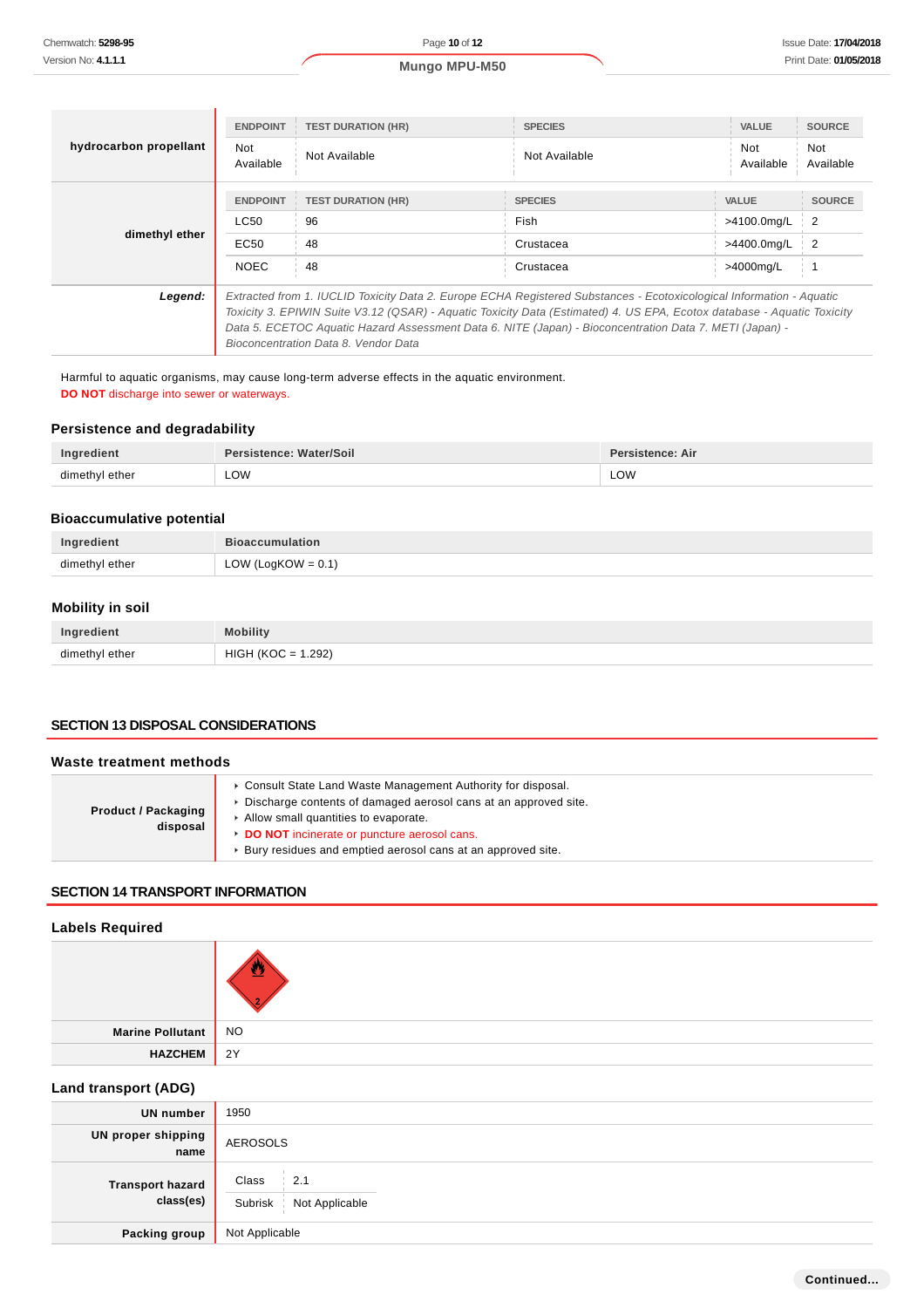| <b>Environmental hazard</b> | Not Applicable                          |
|-----------------------------|-----------------------------------------|
| Special precautions for     | Special provisions   63 190 277 327 344 |
| user                        | Limited quantity<br>1000ml              |

## **Air transport (ICAO-IATA / DGR)**

| <b>UN number</b>                     | 1950                                                                                             |                                                           |                                   |  |
|--------------------------------------|--------------------------------------------------------------------------------------------------|-----------------------------------------------------------|-----------------------------------|--|
| UN proper shipping<br>name           | Aerosols, flammable; Aerosols, flammable (engine starting fluid)                                 |                                                           |                                   |  |
| <b>Transport hazard</b><br>class(es) | <b>ICAO/IATA Class</b><br>2.1<br>ICAO / IATA Subrisk<br>Not Applicable<br><b>ERG Code</b><br>10L |                                                           |                                   |  |
| Packing group                        | Not Applicable                                                                                   |                                                           |                                   |  |
| <b>Environmental hazard</b>          | Not Applicable                                                                                   |                                                           |                                   |  |
|                                      | Special provisions                                                                               |                                                           | A145 A167 A802; A1 A145 A167 A802 |  |
|                                      | Cargo Only Packing Instructions                                                                  |                                                           | 203                               |  |
|                                      | Cargo Only Maximum Qty / Pack                                                                    |                                                           | 150 kg                            |  |
| Special precautions for<br>user      | Passenger and Cargo Packing Instructions                                                         |                                                           | 203; Forbidden                    |  |
|                                      | Passenger and Cargo Maximum Qty / Pack                                                           |                                                           | 75 kg; Forbidden                  |  |
|                                      |                                                                                                  | Passenger and Cargo Limited Quantity Packing Instructions | Y203; Forbidden                   |  |
|                                      | Passenger and Cargo Limited Maximum Qty / Pack                                                   |                                                           | 30 kg G; Forbidden                |  |

### **Sea transport (IMDG-Code / GGVSee)**

| <b>UN number</b>                     | 1950                                                                 |                                                    |  |  |  |
|--------------------------------------|----------------------------------------------------------------------|----------------------------------------------------|--|--|--|
| <b>UN proper shipping</b><br>name    | <b>AEROSOLS</b>                                                      |                                                    |  |  |  |
| <b>Transport hazard</b><br>class(es) | <b>IMDG Class</b><br>2.1<br><b>IMDG Subrisk</b><br>Not Applicable    |                                                    |  |  |  |
| Packing group                        | Not Applicable                                                       |                                                    |  |  |  |
| <b>Environmental hazard</b>          | Not Applicable                                                       |                                                    |  |  |  |
| Special precautions for<br>user      | <b>EMS Number</b><br>Special provisions<br><b>Limited Quantities</b> | $F-D, S-U$<br>63 190 277 327 344 381 959<br>1000ml |  |  |  |

# **Transport in bulk according to Annex II of MARPOL and the IBC code**

Not Applicable

## **SECTION 15 REGULATORY INFORMATION**

## **Safety, health and environmental regulations / legislation specific for the substance or mixture**

#### **POLYMERIC DIPHENYLMETHANE DIISOCYANATE(9016-87-9) IS FOUND ON THE FOLLOWING REGULATORY LISTS**

| Australia Exposure Standards                                                                            | Australia Standard for the Uniform Scheduling of Medicines and Poisons                                                   |  |  |
|---------------------------------------------------------------------------------------------------------|--------------------------------------------------------------------------------------------------------------------------|--|--|
| Australia Hazardous Chemical Information System (HCIS) - Hazardous                                      | (SUSMP) - Appendix F (Part 3)                                                                                            |  |  |
| Chemicals                                                                                               | Australia Standard for the Uniform Scheduling of Medicines and Poisons<br>(SUSMP) - Schedule 6                           |  |  |
| Australia Inventory of Chemical Substances (AICS)                                                       |                                                                                                                          |  |  |
| Australia Standard for the Uniform Scheduling of Medicines and Poisons<br>(SUSMP) - Appendix E (Part 2) | Australia Work Health and Safety Regulations 2016 - Hazardous chemicals<br>(other than lead) requiring health monitoring |  |  |
|                                                                                                         | International Agency for Research on Cancer (IARC) - Agents Classified<br>by the IARC Monographs                         |  |  |

#### **C14-17 ALKANES, CHLORINATED-, CHLORINATED PARAFFIN 52, 58%(85535-85-9) IS FOUND ON THE FOLLOWING REGULATORY LISTS**

Australia Hazardous Chemical Information System (HCIS) - Hazardous Chemicals